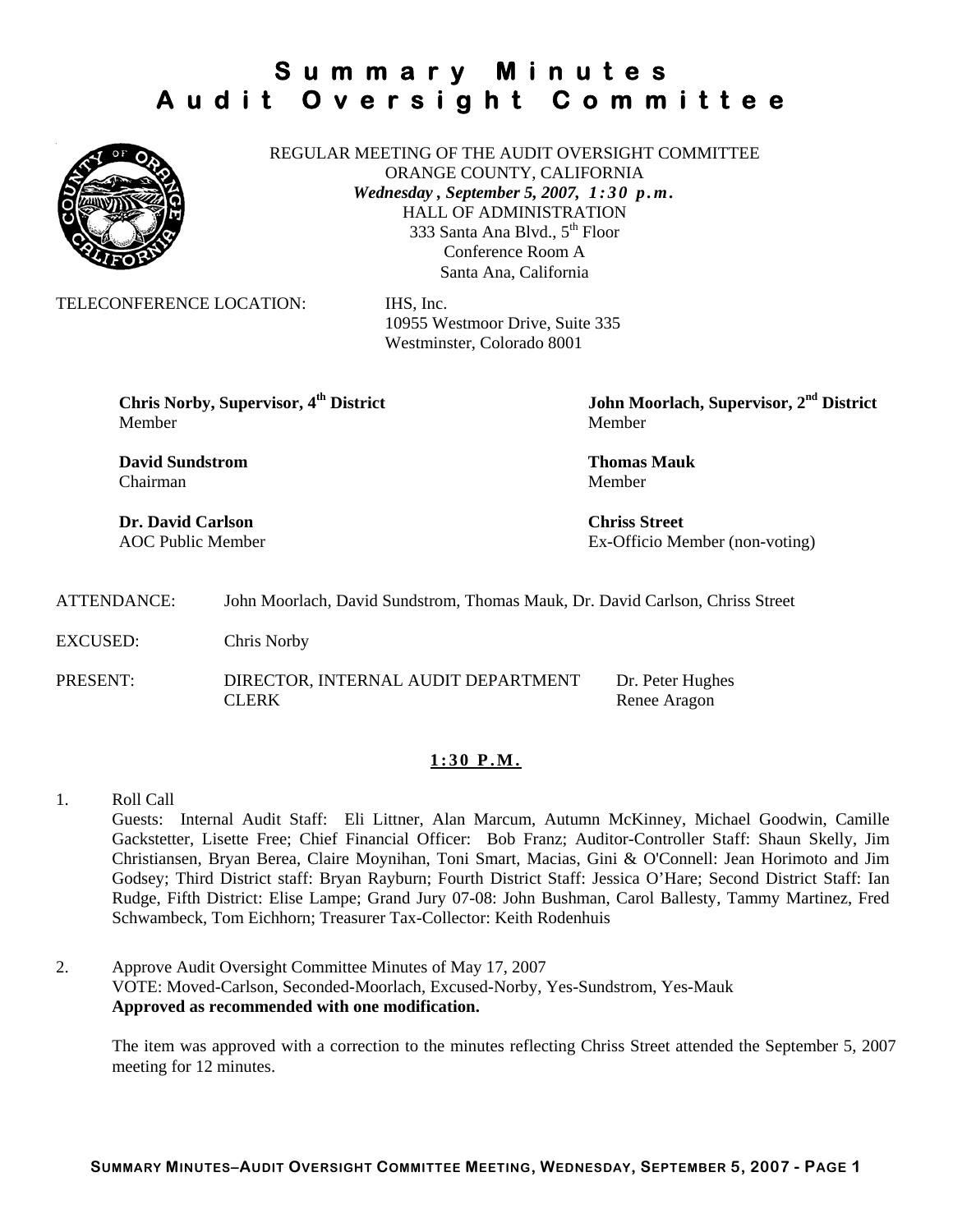## 3. Discuss and approve change of AOC officer -Vice-Chairman VOTE: Moved-Sundstrom, Seconded-Moorlach, Yes-Mauk, Excused-Norby, Yes-Carlson **Approved as recommended.**

Mr. David Carlson was nominated to replace Chriss Street and serve as Vice-Chairman for the remainder of the calendar year. The reason expressed for this change was that it was preferred to have a voting member of the AOC serve as the Chair and Vice Chair and Chriss Street was only an ex-officio non voting member.

4. Receive communication required in accordance with auditing standards from External Auditor – Macias, Gini & O'Connell VOTE: Moved-Sundstrom, Seconded-Moorlach, Excused-Norby, Yes-Carlson, Yes-Mauk **Received.** 

The Audit Oversight Committee received communication and discussed COSO and current and future auditing standards including SAS 99, 104-111 and 112 from Macias, Gini and O'Connell. Mr. Sundstrom requested a meeting with Macias, Gini & O'Connell to discuss the process envisioned for the County to be in compliance with upcoming standard changes.

5. Receive and file County of Riverside's Auditor-Controller Office's Quality Assessment/Peer Review of OC Internal Audit Department for period July 1, 2004 through June 30, 2007 VOTE: Moved-Moorlach, Seconded-Mauk, Excused-Norby, Yes-Carlson, Yes-Sundstrom **Approved as recommended.** 

Dr. Hughes presented the 2007 Tri-Annual Quality Assessment/Peer Review of the OC Internal Audit Department conducted by the Auditor/Controller of Riverside County's staff. The OC Internal Audit Department was found to fully comply with the requisite standards of the Institute of Internal Auditors and the US Government Auditing Standards. OC IAD was also complimented by the Peer Reviewers in their report as being a Best Practice model for the other county internal audit departments. This Peer Review covered the audits conducted over the past three years ending June  $30<sup>th</sup> 2007$ . It is the forth Peer Review conducted of OC IAD in the past eight years and the fourth time IAD passed all standards and was held up as a best practice model for its peers by the Peer Reviewers themselves. Dr. Hughes thanked his audit managers and auditors for once again producing outstanding work. Members of the AOC were complimentary towards Dr. Hughes and his auditors and staff for their success in delivering high quality and valuable audits to the County. Ways were discussed as to how OC IAD could add even more value to the audit function. Dr. Hughes stated he would take their insights into consideration.

6. Discuss and approve triennial audit of various bargaining unit Memoranda of Understanding Agreements and Amendments for employee withholdings and medical insurance plan cost reductions as approved by the Board of Supervisors on August 24, 2004 VOTE: Moved-Moorlach, Seconded-Mauk, Excused-Norby, Yes-Carlson, Yes-Sundstrom **Approved as recommended.** 

Mr. Moorlach requested for the OC Internal Audit Department to audit the withholdings from County employees according to the 2004 pension benefit changes for general members. Dr. Hughes stated that the scope of work request by Mr. Moorlach was included in the AOC packet. Dr. Hughes stated he had already held preliminary discussions with CEO staff and anticipated the audit could be completed within 6 months, sometime in mid April. Mr. Mauk requested a progress report at the next AOC meeting. Dr. Hughes stated modifications to accommodate this audit would be made to the audit plan and it will be presented at the next AOC meeting.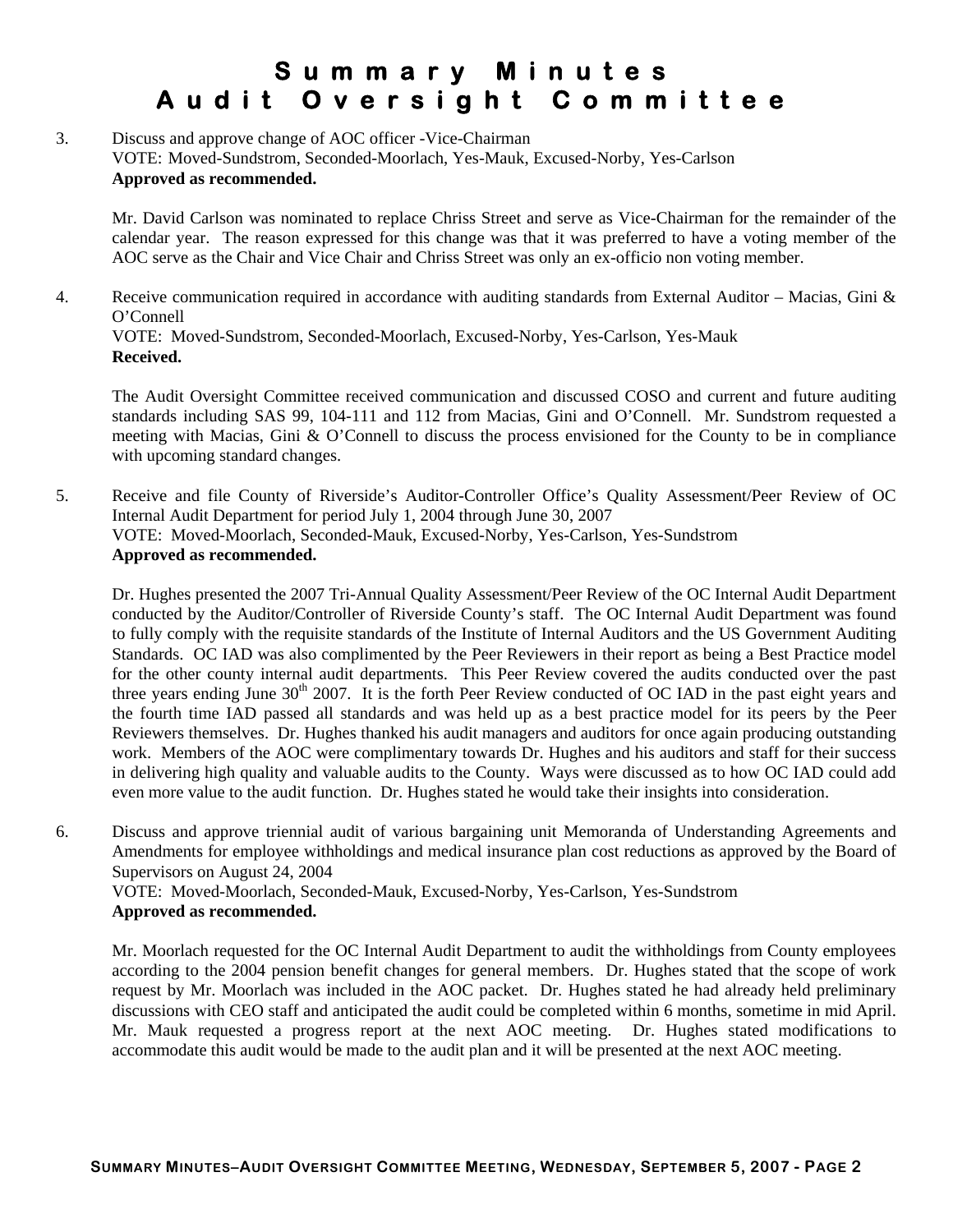7. Appoint a subcommittee to evaluate RFP selection of external auditor to perform the All Funds Audit of the Comprehensive Annual Financial Report (CAFR) and return recommendation to the AOC for approval of selected External Auditor

VOTE: Moved-Moorlach, Seconded-Sundstrom, Excused-Norby, Yes-Carlson, Yes-Mauk **Approved as recommended.** 

Mr. Sundstrom stated the purpose of the subcommittee was for the selection of the External Auditor to audit the County's Financial Statements (CAFR) that his office prepares each year. It was stated that the solicitation for proposals for the All Funds Audit and the Singles Audit was on August 6, 2007. The bidding closed on August 27, 2004. Four proposals were received from external (CPA) auditing firms. An AOC subcommittee consisting of three members would evaluate the proposals and return to the AOC for approval of the CPA firm to conduct the external audits of the A/C's CAFR recommendation. Mr. Bob Franz, Dr. Carlson, and Mr. Sundstrom were nominated and appointed to the subcommittee.

8. Discuss and approve OC Internal Audit Department (IAD) role on CAPS+ Upgrade Implementation approved by the Board of Supervisors on July 24, 2007 VOTE: Moved-Sundstrom, Seconded-Moorlach, Excused-Norby, Yes-Mauk, Yes-Carlson **Approved as recommended.** 

Dr. Hughes discussed his proposed scope, timing and reporting approach to auditing the internal control plans that will be developed by the CAPS+ Functional Teams for the various functional areas of the CAPS+ system. He provided in the AOC packet a copy of the Memorandum of Understanding documenting his commitment to the CAPs implementation. He noted that he was building off of Los Angeles County Internal Audit's successful experience in providing the same type of audit coverage for their just completed implementation. Mr. Sundstrom stated the Auditor-Controller's office and the CAPs Steering Committee was in full agreement with the OC IAD proposal of coverage as presented.

9. Receive and file OC Internal Audit Department Status Report for period July 1, 2006 through June 30, 2007 and Executive Summaries of Audit Finding Summaries for the Period April 1,2007 through June 30, 2007 VOTE: Moved-Moorlach, Seconded-Sundstrom, Excused-Norby, Yes-Mauk, Yes-Carlson **Approved as recommended.** 

Mr. Sundstrom observed that for this year the lease audits allocations appear to be a large part of the audit plan coverage. Ms. McKinney stated that this year RDMD requested an additional 4 golf course audits based on feedback provided to RDMD by one of the Board offices. Dr. Hughes stated that if more pressing areas warranting audit coverage surfaced he would either postponed, adjust or eliminate audits from this area to garner the audit resources to conduct other more pressing audits. Comments from the AOC members showed approval and support for maintaining the audit coverage in all of the current audit categories.

- 10. Receive and file External Audit Coverage  $4<sup>th</sup>$  Quarter Status Report FY 06/07 VOTE: Moved-Moorlach, Seconded-Mauk, Excused-Norby, Yes-Sundstrom, Yes-Carlson **Approved as recommended.**
- 11. Receive and file Fiscal Year 2006/2007 Annual Internal Audit Report to the Board of Supervisors VOTE: Moved-Moorlach, Seconded-Sundstrom, Excused-Norby, Yes-Mauk, Yes-Carlson **Approved as recommended.**

Mr. Moolach requested a list of other cities and counties that have the same reporting structure as Orange County where the Internal Audit Department reported to the Board. Dr. Hughes agreed to bring back a list to the AOC.